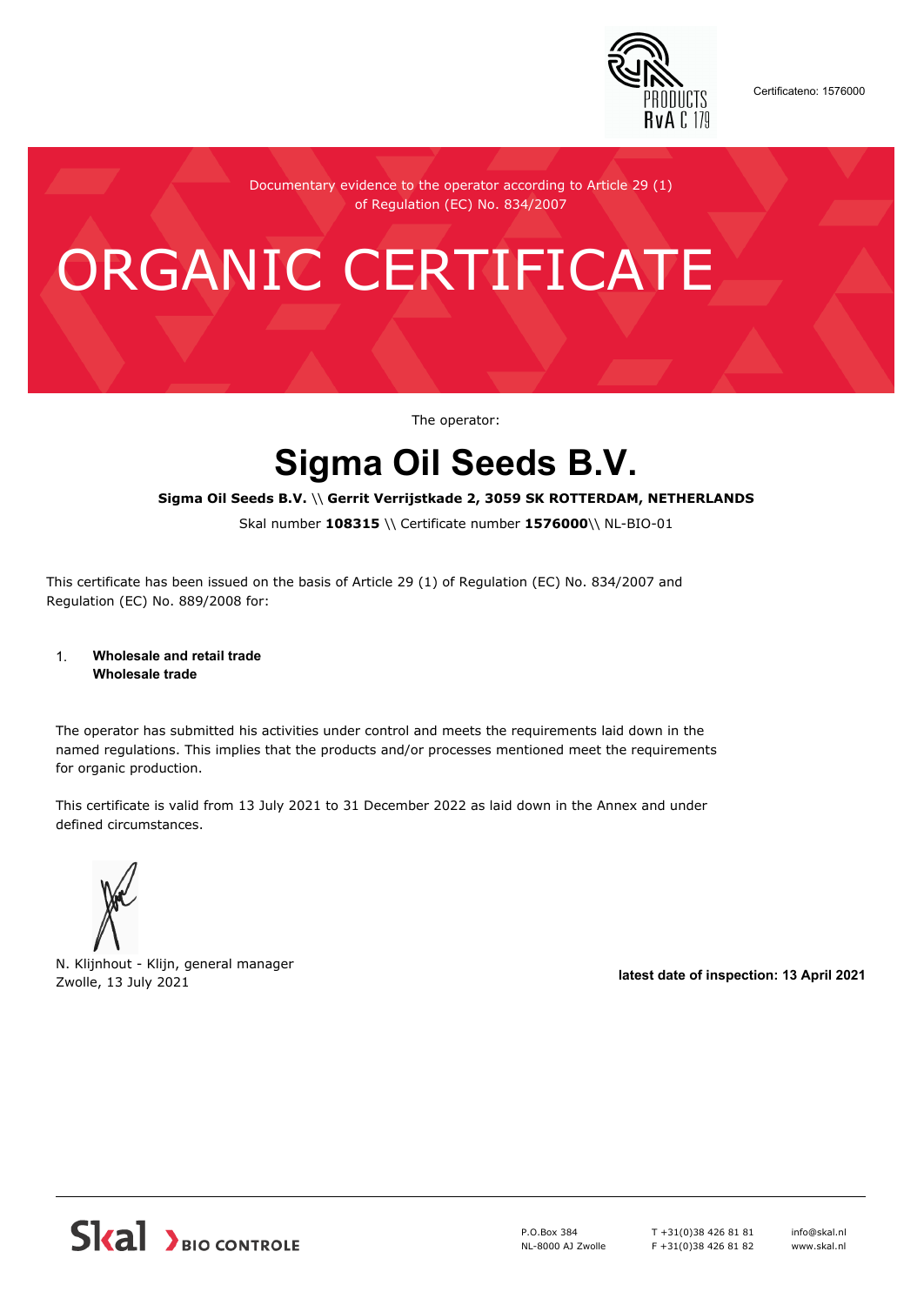## **Annex**

**Sigma Oil Seeds B.V.** \\ **Gerrit Verrijstkade 2, 3059 SK ROTTERDAM, NETHERLANDS** Skal number **108315** \\ Certificate number **1576000** \\ NL-BIO-01

This operator has been certified for the following products or processes under

### **certificate number 1576000**

#### **Wholesale trade**

| number  | definition                                        | category      | size |
|---------|---------------------------------------------------|---------------|------|
| 46.20.1 | Import of organic products from outside<br>the EU | Organic       |      |
| 46.38.3 | Specialized food and beverage wholesaler          | Organic       |      |
| number  | definition                                        | category      | size |
| 193936  | Moringa oleifera Oil                              | Organic       |      |
| 194060  | Baobab oil (Adansonia Digitata)                   | Organic       |      |
| 194061  | Allanblackia Parviflora Butter                    | In conversion |      |
| 194062  | Macadamia oil                                     | Organic       |      |
| 194357  | <b>Organic Coconut Oil (RBD)</b>                  | Organic       |      |
| 201036  | <b>Black cumin seed oil</b>                       | Organic       |      |
| 201992  | <b>Organic Babassu oil (Refined)</b>              | Organic       |      |
| 202428  | Jojoba oil                                        | Organic       |      |